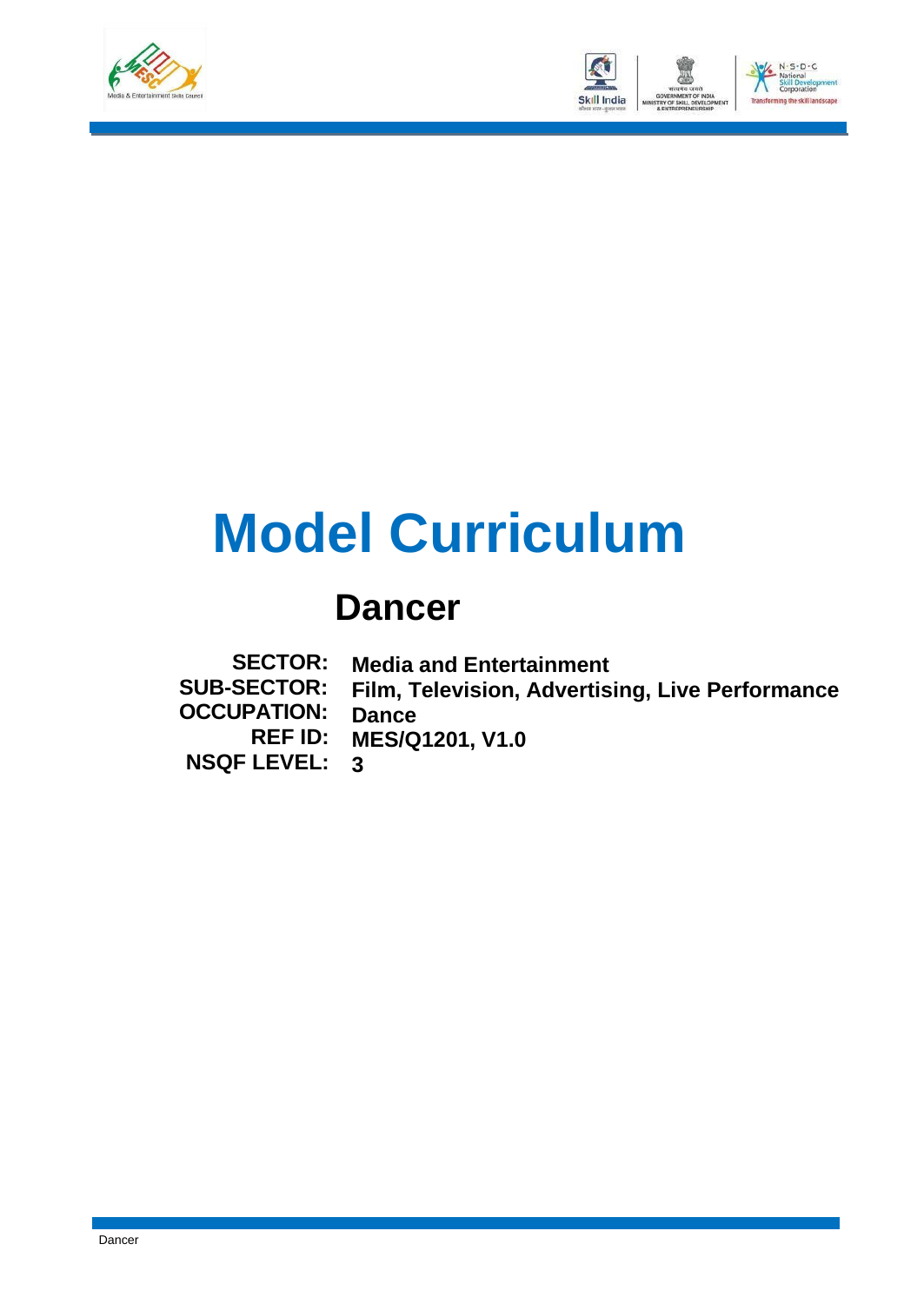



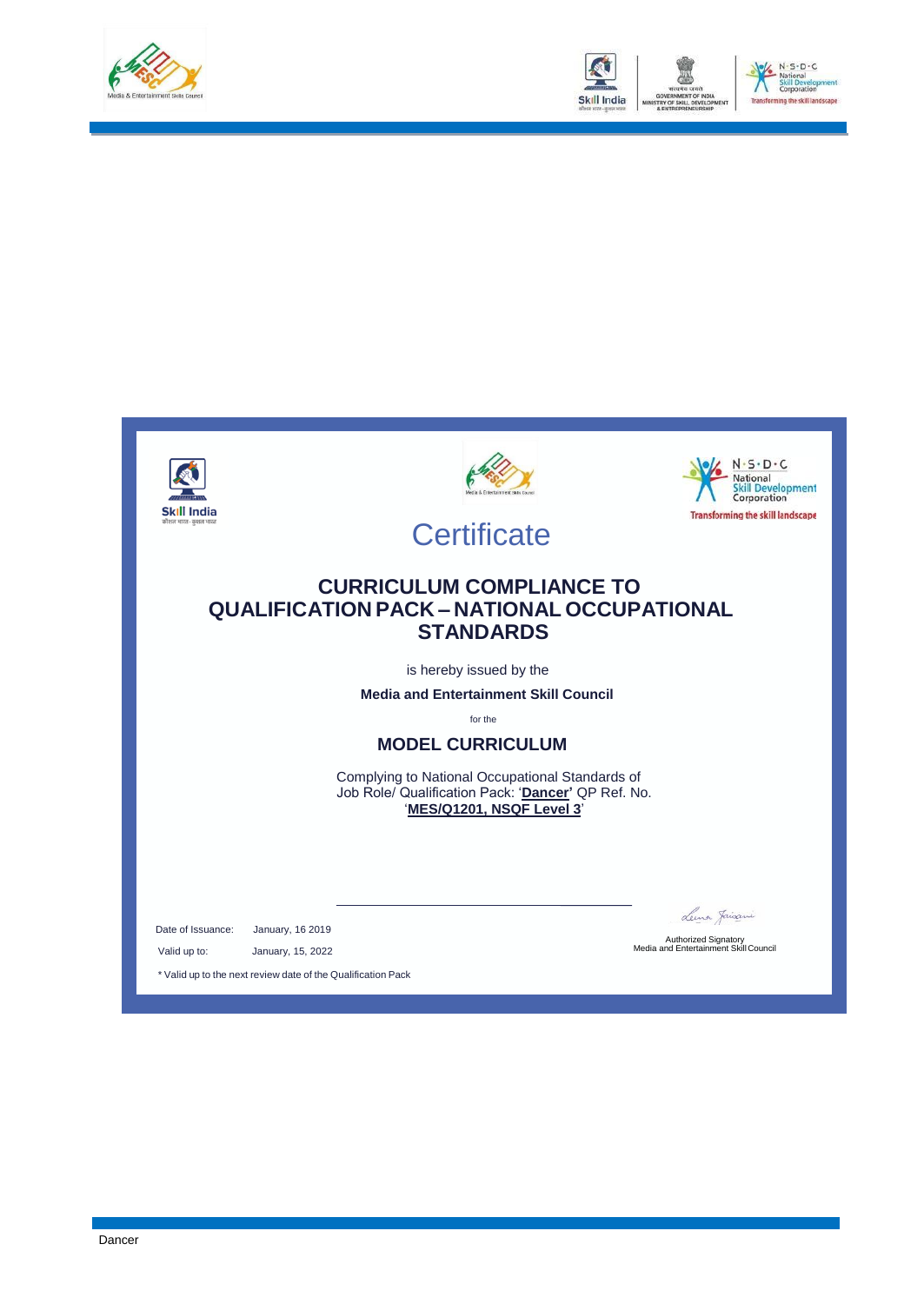



## **TABLE OF CONTENTS**

| 1. Curriculum                    | M1 |
|----------------------------------|----|
| 2. Trainer Prerequisites         | 05 |
| 3. Annexure: Assessment Criteria | በ7 |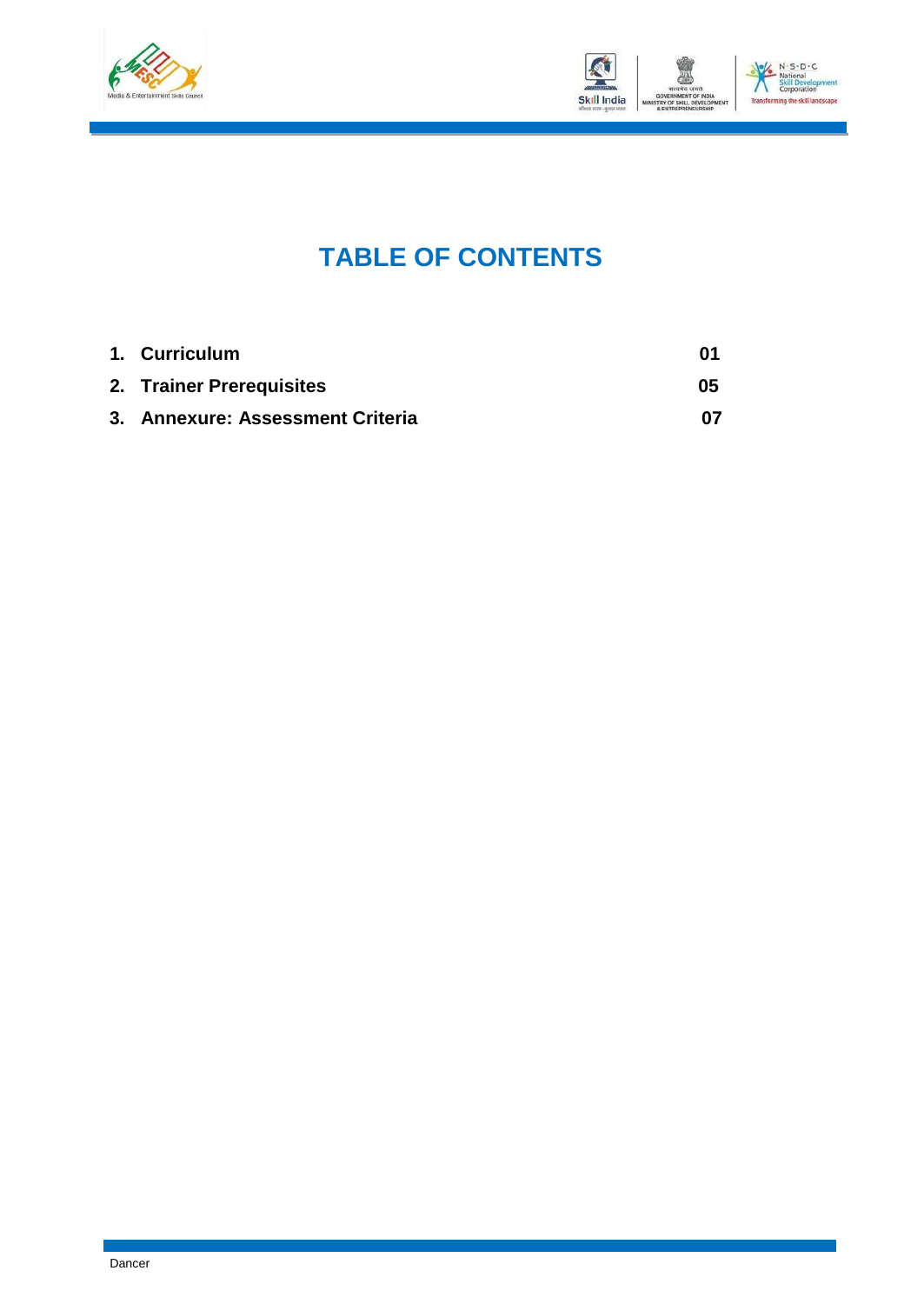



## <span id="page-3-0"></span>**Dancer CURRICULUM / SYLLABUS**

This program is aimed at training candidates for the job of a "<u>Dancer</u>", in the "<u>Media and Entertainment</u>" Sector / Industry and aims at building the following key competencies amongst the learner

| <b>Program Name</b>                               | <b>Dancer</b>                                                                                                                       |                                                                |  |  |  |
|---------------------------------------------------|-------------------------------------------------------------------------------------------------------------------------------------|----------------------------------------------------------------|--|--|--|
| <b>Qualification Pack Name</b><br>& Reference ID. | MES/Q1201, V1.0                                                                                                                     |                                                                |  |  |  |
| <b>Version No.</b>                                | <b>Version Update Date</b><br>1.0<br>$16th$ Jan. 2019                                                                               |                                                                |  |  |  |
| <b>Pre-requisites to</b><br><b>Training</b>       | Class VIII                                                                                                                          |                                                                |  |  |  |
| <b>Training Outcomes</b>                          |                                                                                                                                     | After completing this programme, participants will be able to: |  |  |  |
|                                                   | Recognize dance as an art form.                                                                                                     |                                                                |  |  |  |
|                                                   |                                                                                                                                     | Follow choreography elements.                                  |  |  |  |
|                                                   | Perform dance – live show, Film, Television, stage performance<br>etc.                                                              |                                                                |  |  |  |
|                                                   | Create and maintain portfolio to promote themselves to work in<br>media & entertainment industry as Dancer / artistic professional. |                                                                |  |  |  |
|                                                   |                                                                                                                                     | Maintain workplace health and safety.                          |  |  |  |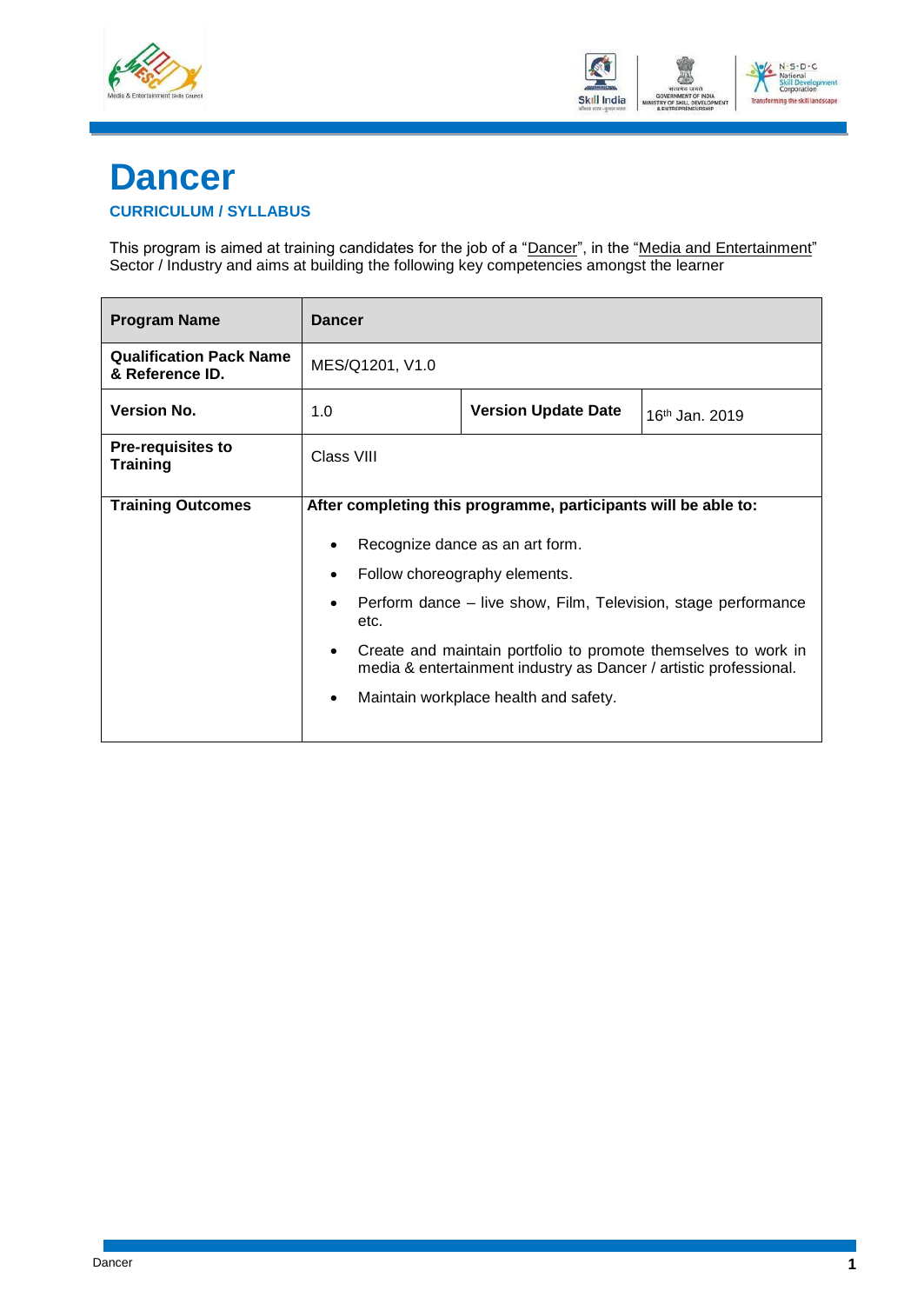



This course encompasses <u>5</u> out of <u>5</u> National Occupational Standards (NOS) of "<u>Dancer</u>" Qualification Pack issued by "Media and Entertainment Skills Council".

| S.<br><b>No</b> | <b>Module</b>                                                                                                                                                                                                   | <b>Key Learning Outcomes</b>                                                                                                                                                                                                                                                                                                                                                                                                                                                                                                                                                                                                                                                                                                                                                                                                                                                                                                                                                                | <b>Equipments</b>                                  |
|-----------------|-----------------------------------------------------------------------------------------------------------------------------------------------------------------------------------------------------------------|---------------------------------------------------------------------------------------------------------------------------------------------------------------------------------------------------------------------------------------------------------------------------------------------------------------------------------------------------------------------------------------------------------------------------------------------------------------------------------------------------------------------------------------------------------------------------------------------------------------------------------------------------------------------------------------------------------------------------------------------------------------------------------------------------------------------------------------------------------------------------------------------------------------------------------------------------------------------------------------------|----------------------------------------------------|
| 1               | <b>Introduction and</b><br><b>Orientation</b><br><b>Theory Duration</b><br>(hh:mm)<br>15:00<br><b>Practical Duration</b><br>(hh:mm)<br>40:00<br><b>Corresponding NOS</b><br><b>Code</b><br><b>Bridge Module</b> | Recognize the significance of the role of the<br>$\bullet$<br>dancer in Indian culture and in associated<br>industries<br>Recognize the background concept for<br>$\bullet$<br>Cinema / Television / Live show etc. and<br>Describe opportunities in the media and<br>$\bullet$<br>entertainment industry.<br>Analyse<br>the<br>scene<br>demand<br>$\bullet$<br>as<br>per<br>choreography steps and convey creative<br>social / religious art messages through act of<br>dance.                                                                                                                                                                                                                                                                                                                                                                                                                                                                                                             | Music equipments,<br>Props as and when<br>required |
| 2               | <b>Recognise dance as</b><br>an artform<br><b>Theory Duration</b><br>(hh:mm)<br>15:00<br><b>Practical Duration</b><br>(hh:mm)<br>50:00<br><b>Corresponding NOS</b><br>Code<br><b>MES/N1201</b>                  | $\bullet$<br>Recognise dance as an art form and the<br>diversity of dance as an artform.<br>Recognise and apply different rhythmic<br>$\bullet$<br>expressions<br>Identify the body's capabilities and limitations<br>$\bullet$<br>Complete<br>dance<br>with<br>confidence,<br>$\bullet$<br>commitment, focus, consistency, and with due<br>consideration of safe dance practices.<br>Identify the elements of dance composition<br>$\bullet$<br>and perform the steps of dance in group as<br>well as in solo dance form<br>Sync steps with other dancers<br>$\bullet$<br>Perform as per the indicated theme (traditional<br>$\bullet$<br>pattern, hip-hop, contemporary)<br>Structure the compositional processes of<br>$\bullet$<br>various dance forms.<br>dance as<br>artform<br>while                                                                                                                                                                                                 | Music equipments,<br>Props as and when<br>required |
|                 |                                                                                                                                                                                                                 | Express<br>an<br>$\bullet$<br>recognizing that the body is the instrument for<br>non-verbal communication and expression.                                                                                                                                                                                                                                                                                                                                                                                                                                                                                                                                                                                                                                                                                                                                                                                                                                                                   |                                                    |
| 3               | <b>Follow choreography</b><br>elements<br><b>Theory Duration</b><br>(hh:mm)<br>35:00<br><b>Practical Duration</b><br>(hh:mm)<br>70:00<br><b>Corresponding</b><br><b>NOS Code</b><br><b>MES/N1202</b>            | Follow the elements of a dance composition<br>$\bullet$<br>such as rhythm, beats, steps, illustrated by the<br>choreographer, musician's cues etc.<br>Identify dance as an art form and relate dance<br>$\bullet$<br>to historical and cultural contexts<br>Present polished dance works using technical<br>$\bullet$<br>skills and artistic expression<br>Apply reflective practices in order to identify<br>$\bullet$<br>processes for further development<br>Analyse<br>and<br>document<br>dance-making<br>$\bullet$<br>processes<br>Assess the effectiveness of a range of dance<br>$\bullet$<br>works of others<br>Use terminologies<br>relevant<br>dance<br>to<br>$\bullet$<br>performance and choreography<br>Identify and appropriately react to potential<br>$\bullet$<br>hazards in a dance environment, and<br>appropriately apply safe dance principles and<br>practices<br>Identify and apply the structure of dance works<br>$\bullet$<br>Manage the duration of the movement | Music equipments,<br>Props as and when<br>required |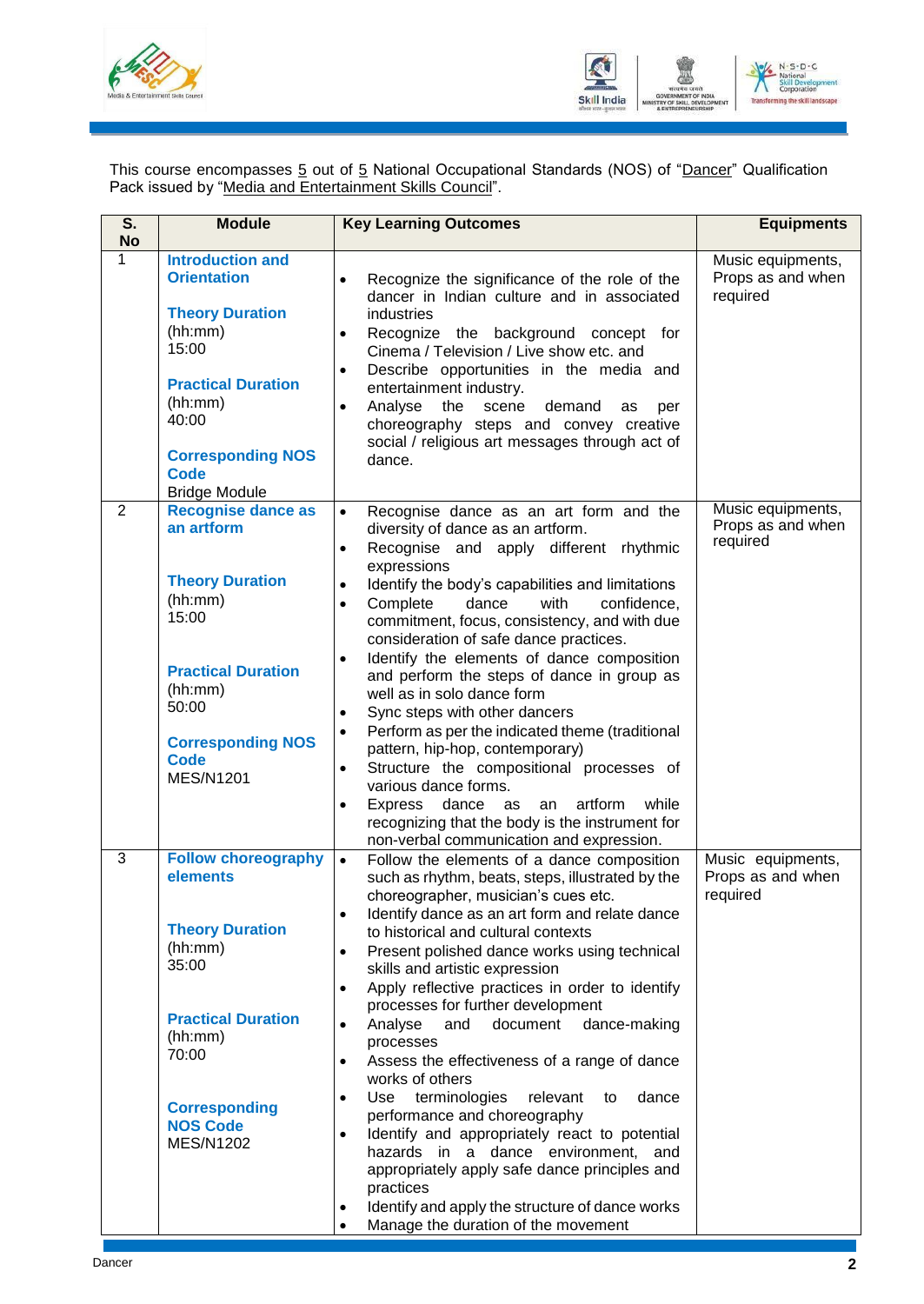





|                                                                                                                                                                                         | Use/exhibit different energy levels to reveal<br>$\bullet$<br>different emotional states<br>Analyse available space; low floor moves,<br>$\bullet$<br>medium standing moves and high leaping and<br>lifting moves<br>Form/make patterns of circles, squares,<br>triangles, etc. the whole body, with groups of<br>people, or by moving at space(through the air<br>or across the floor)<br>Judge how fast or slow the movements must<br>be to match tempo and beat of the<br>song/music/audio<br>Articulate when movements are meant to be<br>slow, fast, in a wave or hit<br>Initiate movements and establish who is<br>leading and following while dancing in a group<br>and able to change partner<br>Show variations of how large or small are the<br>movements in the space<br>Take sight cues from other dancers to start the<br>$\bullet$<br>next phrase or use shared awareness of<br>sensed time to end a dance<br>Exhibit variations in energy which are easy to<br>$\bullet$<br>identify                                                                                                                                                                                                                                                                                                                                                                                                                                                                                                                                             |                                                    |
|-----------------------------------------------------------------------------------------------------------------------------------------------------------------------------------------|-------------------------------------------------------------------------------------------------------------------------------------------------------------------------------------------------------------------------------------------------------------------------------------------------------------------------------------------------------------------------------------------------------------------------------------------------------------------------------------------------------------------------------------------------------------------------------------------------------------------------------------------------------------------------------------------------------------------------------------------------------------------------------------------------------------------------------------------------------------------------------------------------------------------------------------------------------------------------------------------------------------------------------------------------------------------------------------------------------------------------------------------------------------------------------------------------------------------------------------------------------------------------------------------------------------------------------------------------------------------------------------------------------------------------------------------------------------------------------------------------------------------------------------------------|----------------------------------------------------|
| <b>Perform dance</b><br>4<br><b>Theory Duration</b><br>(hh:mm)<br>25:00<br><b>Practical Duration</b><br>(hh:mm)<br>65:00<br><b>Corresponding</b><br><b>NOS Code</b><br><b>MES/N1203</b> | Demonstrate the steps of dance forms<br>$\bullet$<br>appropriately in live show, films, television,<br>stage performance etc.<br>Differentiate between rhythm, tempo, melody<br>$\bullet$<br>and timing.<br>Realize different time signatures (or meters),<br>$\bullet$<br>and how that will affect the dance.<br>Follow movements of the choreographer<br>$\bullet$<br>Express attitude,<br>body<br>language, style,<br>$\bullet$<br>performance capability, timing, etc.<br>Display the mood and tempo of the song<br>$\bullet$<br>throughout and in multiple takes<br>Follow the movement, phrases, transitions and<br>sequences designed by the choreographer.<br>Follow the emotions the choreographer is trying<br>to express.<br>Analyze the concept of scene, shots, takes and<br>continuity.<br>Dance according to the beat and maintain it<br>consistently throughout the dance or takes.<br>Follow<br>the<br>style<br>composed<br>the<br>by<br>choreographers for a particular song<br>Follow the positions and placements to create<br>formations.<br>Perform in coordination with the patterns,<br>change the patterns speed, reverse the pattern,<br>communicating and notating movements of<br>other dancers with patterns.<br>Align the context-the situation, the scene, the<br>conditions, and background within which<br>he/she is performing.<br>Perform by maintaining uniformity and in sync<br>$\bullet$<br>with co-dancers<br>Dance under different climatic conditions,<br>locations or as per the requirements of the | Music equipments,<br>Props as and when<br>required |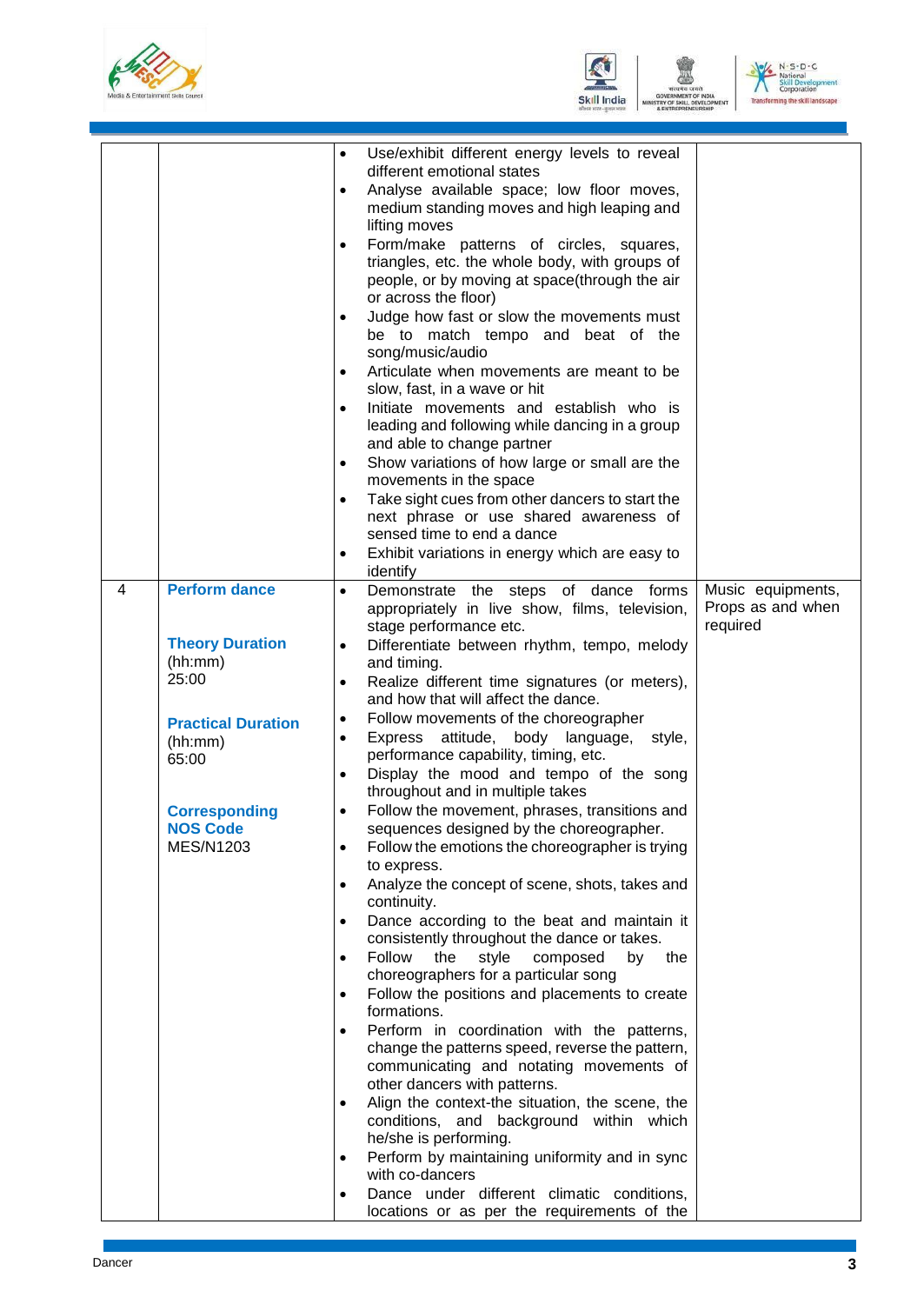





| 5 | <b>Develop and</b><br>maintain portfolio<br><b>Theory Duration</b><br>(hh:mm)<br>10:00<br><b>Practical Duration</b><br>(hh:mm)<br>20:00<br><b>Corresponding NOS</b><br><b>Code</b><br><b>MES/N0107</b> | choreographed sequence, as long as it doesn't<br>physically harm the dancer<br>Adopt the theme of the performance and<br>$\bullet$<br>choose the costume accordingly.<br>Create a portfolio showcasing recordings, show<br>$\bullet$<br>reel, best headshots, and performance shots,<br>etc., keeping in mind a wide range of audience.<br>Choose appropriate networking channels and<br>$\bullet$<br>social media platforms such as YouTube,<br>LinkedIn, Instagram, etc. for promoting<br>themselves.<br>Interact with<br>associated<br>federation<br>or<br>$\bullet$<br>association for becoming a member.<br>Prepare a list of production houses, including<br>details of Producers /casting directors /<br>choreographers etc. and their work before<br>approaching for assignments.<br>Approach production houses in a very<br>$\bullet$<br>professional manner showcasing the portfolio.<br>Demonstrate artistic skills set during audition,<br>$\bullet$<br>screen test, voice test etc.<br>Negotiate for remuneration of contract, work<br>$\bullet$<br>order aligned with the assignments.<br>Recognize various components of the contract<br>$\bullet$<br>such a remuneration, terms and clauses,<br>assignment details, duration of the project, etc.<br>and study thoroughly before signing.                                                                                                                              | Dairy,<br>notebook,<br>pen, props (if any),<br>Computer / laptop<br>System, marker.                                                                                                     |
|---|--------------------------------------------------------------------------------------------------------------------------------------------------------------------------------------------------------|----------------------------------------------------------------------------------------------------------------------------------------------------------------------------------------------------------------------------------------------------------------------------------------------------------------------------------------------------------------------------------------------------------------------------------------------------------------------------------------------------------------------------------------------------------------------------------------------------------------------------------------------------------------------------------------------------------------------------------------------------------------------------------------------------------------------------------------------------------------------------------------------------------------------------------------------------------------------------------------------------------------------------------------------------------------------------------------------------------------------------------------------------------------------------------------------------------------------------------------------------------------------------------------------------------------------------------------------------------------------------------------------------------------------------------------|-----------------------------------------------------------------------------------------------------------------------------------------------------------------------------------------|
| 6 | <b>Maintain workplace</b><br>health and safety<br><b>Theory Duration</b><br>(hh:mm)<br>15:00<br><b>Practical Duration</b><br>(hh:mm)<br>40:00<br><b>Corresponding NOS</b><br>Code<br><b>MES/N0104</b>  | Maintain a healthy, safe and secure working<br>$\bullet$<br>environment by identifying the relevant people<br>responsible for health and safety, identifying<br>risks, following emergency procedures etc.<br>Use first aid kit when needed and keep oneself<br>$\bullet$<br>informed on first aid procedures.<br>Participate in organization health and safety<br>$\bullet$<br>knowledge sessions and drills.<br>Identify the people responsible for health and<br>safety in the workplace, including those to<br>contact in case of an emergency.<br>Identify security signals like fire alarms and<br>places such as staircases, fire warden stations,<br>first aid and medical rooms.<br>Identify aspects of your workplace that could<br>$\bullet$<br>cause potential risk to own and others health<br>and safety.<br>Ensure one's own personal health and safety,<br>$\bullet$<br>and that of others in the workplace by following<br>precautionary measures.<br>Identify and recommend opportunities for<br>$\bullet$<br>improving health, safety, and security to the<br>designated person.<br>Report hazards outside one's authority to the<br>$\bullet$<br>relevant person in line with organizational<br>procedures and warn other people who may be<br>affected by these hazards.<br>Follow organisation's emergency procedures<br>$\bullet$<br>for accidents, fires or any other natural calamity<br>in case of a hazard. | Dairy, notebook,<br>pen, Music<br>equipments, Props<br>as and when<br>required, Computer<br>System, white<br>board, marker,<br>projector, Health<br>and Safety Signs<br>and policy etc. |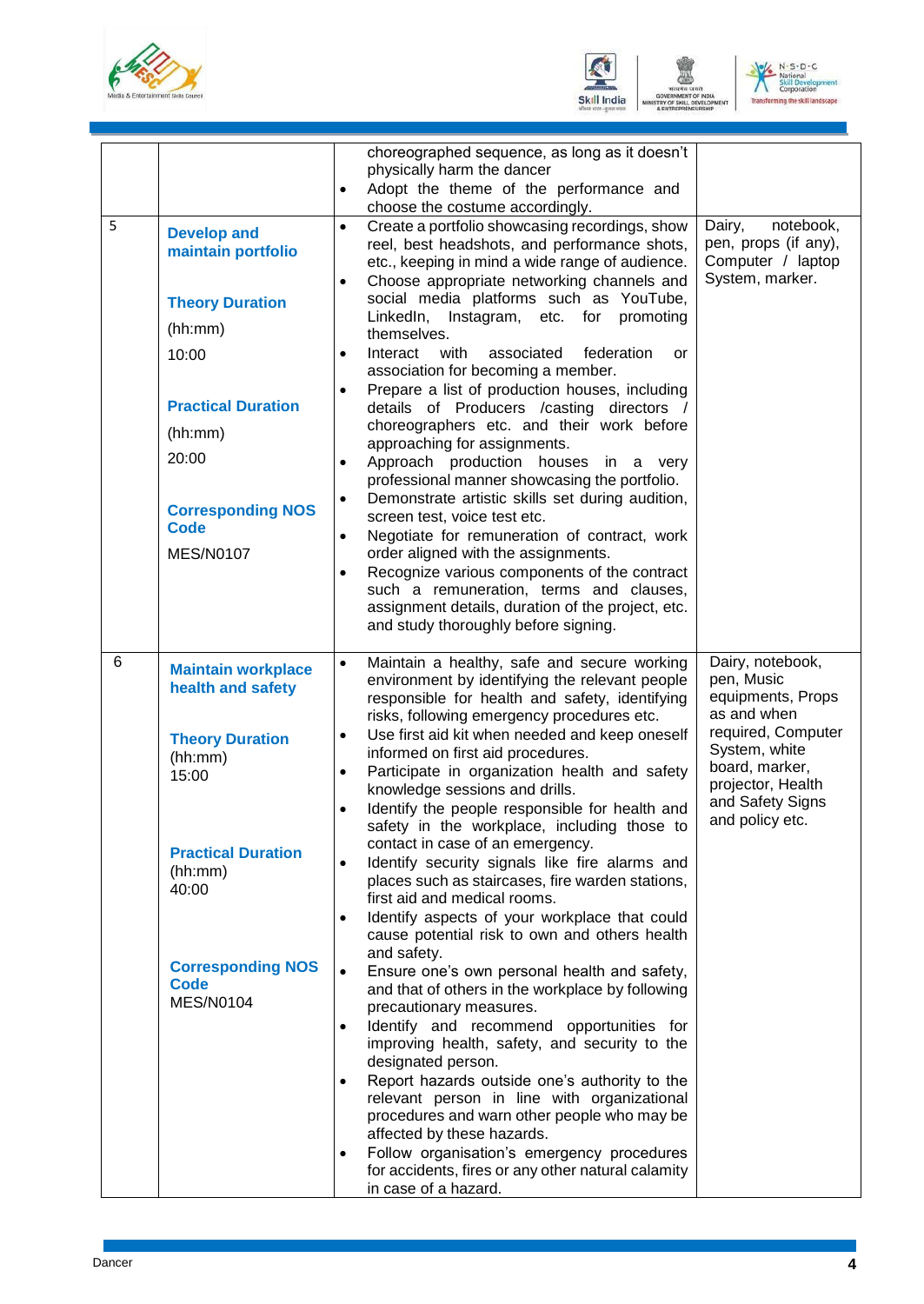



|                                     | Identify and correct risks like illness, accidents,<br>$\bullet$<br>fires or any other natural calamity safely and<br>within the limits of individual's authority.    |  |
|-------------------------------------|-----------------------------------------------------------------------------------------------------------------------------------------------------------------------|--|
| <b>Total Duration</b><br>400:00     | <b>Unique Equipment Required:</b>                                                                                                                                     |  |
| <b>Theory Duration</b><br>115:00    | Dairy, notebook, pen, Music equipments, Props<br>as and when required, Computer System, white<br>board, marker, projector, Health and Safety<br>Signs and policy etc. |  |
| <b>Practical Duration</b><br>285:00 |                                                                                                                                                                       |  |

Grand Total Course Duration: 400 **Hours, 0 Minutes** *(This syllabus/ curriculum has been approved by Media and Entertainment Skills Council)*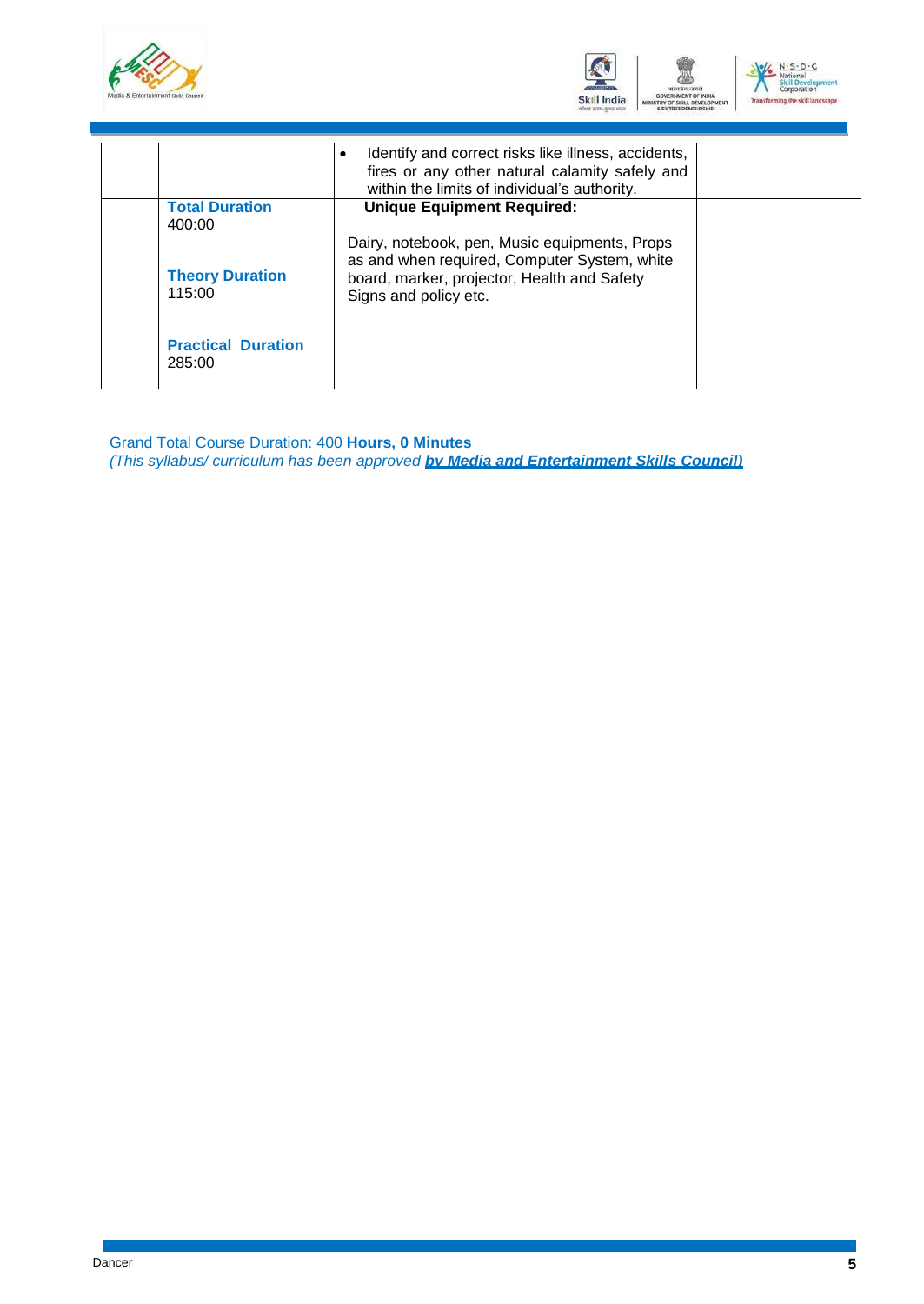



### <span id="page-8-0"></span>**Trainer Prerequisites for Job role: "Dancer" mapped to Qualification Pack: "MES/Q1201, version 1.0"**

| Sr. No.        | Area                                                | <b>Details</b>                                                                                                                                                                                                                                                                                                                                                                                                              |
|----------------|-----------------------------------------------------|-----------------------------------------------------------------------------------------------------------------------------------------------------------------------------------------------------------------------------------------------------------------------------------------------------------------------------------------------------------------------------------------------------------------------------|
| 1              | <b>Job Description</b>                              | To deliver accredited training service, mapping to the curriculum<br>detailed above, in accordance with Qualification Pack "Q1201"<br>version 1.0.                                                                                                                                                                                                                                                                          |
| $\overline{2}$ | <b>Personal Attributes</b>                          | The candidate should have aptitude for conducting training, pre/post<br>work to ensure competent, employable candidates at the end of<br>training. The individual in this role must be creative with high degree<br>of professional responsibility and timeliness with deadlines. He/she<br>in this role holders has to be open-minded, willing to try new things<br>and comfortable taking advice from unexpected sources. |
| 3              | <b>Minimum Educational</b><br><b>Qualifications</b> | Class X                                                                                                                                                                                                                                                                                                                                                                                                                     |
| 4a             | <b>Domain Certification</b>                         | Certified for Job Role: "Dancer" mapped to QP: "MES/Q1201",<br>version 1.0. Minimum accepted score as per SSC guidelines is 70%.                                                                                                                                                                                                                                                                                            |
| 4b             | <b>Platform Certification</b>                       | Recommended that the Trainer is certified for the Job Role: "Trainer",<br>mapped to the Qualification Pack: "MEP/Q0102" with scoring of<br>minimum 80%.                                                                                                                                                                                                                                                                     |
| 5              | <b>Experience</b>                                   | Minimum 5 years of work experience of reporting and as freelancer.<br>He should be able to communicate in English and local language.<br>He should have knowledge of equipment, tools, material, Safety,<br>Health & Hygiene.                                                                                                                                                                                               |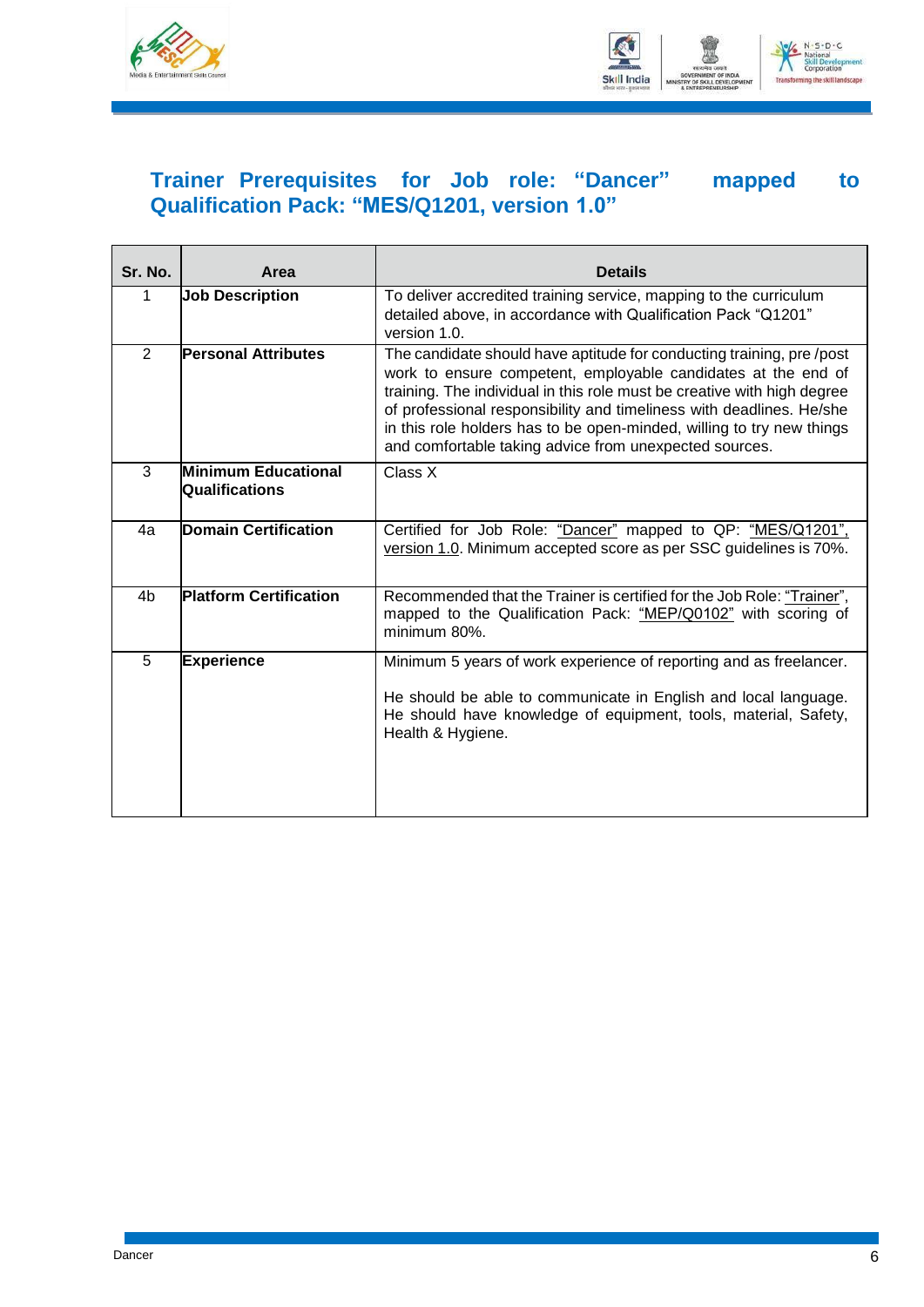



#### <span id="page-9-0"></span>**Annexure: Assessment Criteria**

| <b>Assessment Criteria for Dancer</b> |                                               |
|---------------------------------------|-----------------------------------------------|
| <b>Job Role</b>                       | <b>Dancer</b>                                 |
| <b>Qualification Pack</b>             | <b>MES/Q1201, version 1.0</b>                 |
| <b>Sector Skill Council</b>           | <b>Media and Entertainment Skills Council</b> |
|                                       |                                               |

#### **Guidelines for Assessment**

1. Criteria for assessment for each Qualification Pack will be created by the Sector Skill Council. Each Performance Criteria (PC) will be assigned marks proportional to its importance in NOS. SSC will also lay down proportion of marks for Theory and Skills Practical for each PC.

2. The assessment for the theory part will be based on knowledge bank of questions created by the SSC.

3. Assessment will be conducted for all compulsory NOS, and where applicable, on the selected elective/option NOS/set of NOS.

4. Individual assessment agencies will create unique question papers for theory part for each candidate at each examination/training center (as per assessment criteria below).

5. Individual assessment agencies will create unique evaluations for skill practical for every student at each examination/training center based on this criterion.

6. To pass the Qualification Pack, every trainee should score a minimum of 70% of aggregate marks to successfully clear the assessment.

7. In case of *unsuccessful completion*, the trainee may seek reassessment on the Qualification Pack.

|                               | <b>Compulsory NOS</b>                                                                                                                           |                       |           |                         |                                   |  |  |
|-------------------------------|-------------------------------------------------------------------------------------------------------------------------------------------------|-----------------------|-----------|-------------------------|-----------------------------------|--|--|
| <b>Total Marks: 500</b>       |                                                                                                                                                 |                       |           | <b>Marks Allocation</b> |                                   |  |  |
| Assessment<br>outcome         | Assessment criteria for outcomes                                                                                                                | <b>Total</b><br>marks | Out<br>οf | <b>Theory</b>           | <b>Skills</b><br><b>Practical</b> |  |  |
| <b>MES/N1201</b><br>Recognise | link rhythm (beats) and dance in constant time<br>PC1.<br>and space                                                                             |                       | 5         | $\mathcal{P}$           | 3                                 |  |  |
| dance as an<br>artform        | dance in time - perform in different rhythmic<br>PC <sub>2</sub><br>expressions                                                                 |                       | 5         | 2                       | 3                                 |  |  |
|                               | PC <sub>3</sub> .<br>identify the body's capabilities and limitations                                                                           |                       | 10        | $\overline{3}$          | $\overline{7}$                    |  |  |
|                               | perform dance with confidence, commitment,<br>PC4.<br>focus, consistency, and with due consideration of safe<br>dance practices.                |                       | 10        | 3                       | 7                                 |  |  |
|                               | identify the elements of dance composition and<br>PC5.<br>perform the steps of dance in group as well as in solo<br>dance form                  | 100                   | 5         | 2                       | 3                                 |  |  |
|                               | PC6.<br>sync steps with other dancers                                                                                                           |                       | 5         | $\overline{2}$          | 3                                 |  |  |
|                               | <b>PC7.</b><br>dance in free style                                                                                                              |                       | 10        | 3                       | 7                                 |  |  |
|                               | perform as per the indicated theme (traditional<br>PC8.<br>pattern, hip-hop, contemporary)                                                      |                       | 10        | 3                       | 7                                 |  |  |
|                               | structure the compositional processes of various<br>PC9.<br>dance forms.                                                                        |                       | 10        | 3                       | 7                                 |  |  |
|                               | PC10. train, exercise, and attend dance classes to<br>maintain high levels of technical proficiency, physical<br>ability, and physical fitness. |                       | 10        | 3                       | 7                                 |  |  |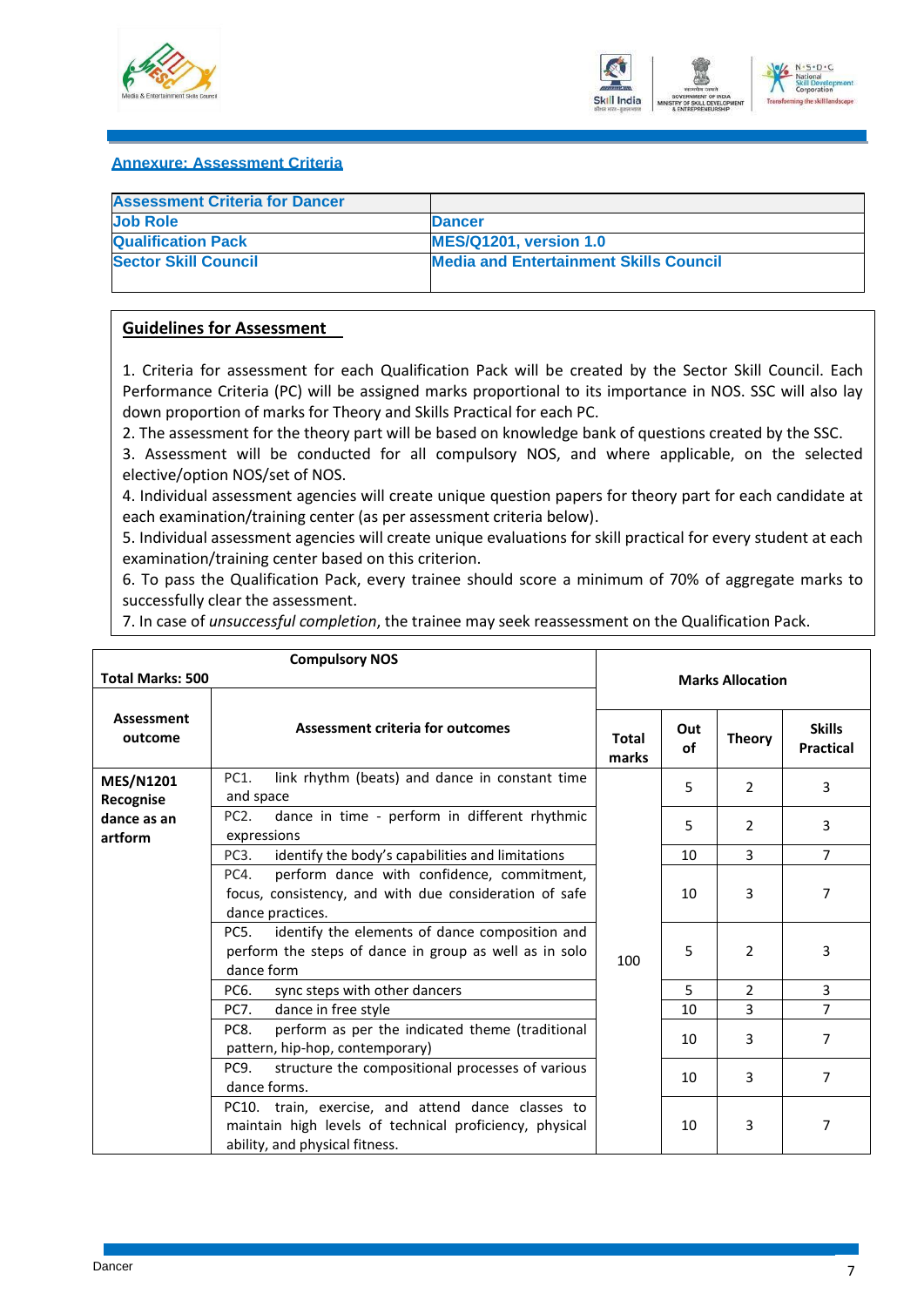





|                                   | PC11. Communicate and express dance as an artform<br>wherein the body is the instrument for non-verbal<br>communication and expression.                               |              | 10  | 3              | $\overline{7}$ |
|-----------------------------------|-----------------------------------------------------------------------------------------------------------------------------------------------------------------------|--------------|-----|----------------|----------------|
|                                   | PC12. identify dance from artistic, aesthetic and cultural<br>perspectives through movement and in written and oral<br>form.                                          |              | 5   | 2              | 3              |
|                                   | PC13.<br>study and practice dance moves required in roles.                                                                                                            |              | 5   | 2              | 3              |
|                                   |                                                                                                                                                                       | <b>Total</b> | 100 | 33             | 67             |
| <b>MES/N1202</b><br><b>Follow</b> | PC1. identify dance as an art form and relate dance to<br>historical and cultural contexts                                                                            |              | 5   | 2              | 3              |
| choreography<br>elements          | PC <sub>2</sub> .<br>present polished dance works using technical<br>skills and artistic expression                                                                   |              | 5   | $\overline{2}$ | 3              |
|                                   | apply reflective practices in order to identify<br>PC3.<br>processes for further development                                                                          |              | 5   | $\overline{2}$ | 3              |
|                                   | analyse and document dance-making processes<br>PC4.                                                                                                                   | 100          | 5   | $\overline{2}$ | 3              |
|                                   | assess the effectiveness of a range of dance works<br>PC5.<br>of others                                                                                               |              | 5   | $\overline{2}$ | 3              |
|                                   | PC6.<br>use terminologies relevant to dance performance<br>and choreography                                                                                           |              | 5   | $\overline{2}$ | 3              |
|                                   | identify and appropriately react to potential<br>PC7.<br>hazards in a dance environment, and appropriately apply<br>safe dance principles and practices               |              | 5   | $\overline{2}$ | 3              |
|                                   | identify and apply the structure of dance works<br>PC8.                                                                                                               |              | 5   | $\overline{2}$ | 3              |
|                                   | PC9.<br>manage the duration of the movement                                                                                                                           |              | 5   | $\overline{2}$ | 3              |
|                                   | use/exhibit different energy levels to reveal<br>PC10.<br>different emotional states                                                                                  |              | 5   | $\overline{2}$ | 3              |
|                                   | demonstrate the ability to relate to other dancers<br>PC11.<br>and objects                                                                                            |              | 5   | 2              | 3              |
|                                   | PC12. demonstrate an understanding about movements                                                                                                                    |              | 5   | $\overline{2}$ | 3              |
|                                   | analyse available space; low floor moves, medium<br>PC13.<br>standing moves and high leaping and lifting moves                                                        |              | 5   | $\overline{2}$ | 3              |
|                                   | PC14. form/make patterns of circles, squares, triangles,<br>etc. the whole body, with groups of people, or by moving<br>at space(through the air or across the floor) |              | 5   | $\overline{2}$ | 3              |
|                                   | PC15. judge how fast or slow the movements must be to<br>match tempo and beat of the song/music/audio                                                                 |              | ь   | 2              | з              |
|                                   | articulate when movements are meant to be slow,<br>PC16.<br>fast, in a wave or hit                                                                                    |              | 5   | 2              | 3              |
|                                   | PC17. initiate movements and establish who is leading<br>and following while dancing in a group and able to change<br>partner                                         |              | 5   | 2              | 3              |
|                                   | PC18. show variations of how large or small are the<br>movements in the space                                                                                         |              | 5   | 2              | 3              |
|                                   | PC19. take sight cues from other dancers to start the<br>next phrase or use shared awareness of sensed time to<br>end a dance                                         |              | 5   | 2              | 3              |
|                                   | PC20. exhibit variations in energy which are easy to<br>identify                                                                                                      |              | 5   | 2              | 3              |
|                                   |                                                                                                                                                                       | <b>Total</b> | 100 | 40             | 60             |
| <b>MES/N1203</b>                  | perform dance in different dance forms<br>PC1.                                                                                                                        |              | 4   | 1              | 3              |
| Perform dance                     | PC <sub>2</sub> .<br>change appearance as per dance requirement                                                                                                       | 100          | 4   | 1              | 3              |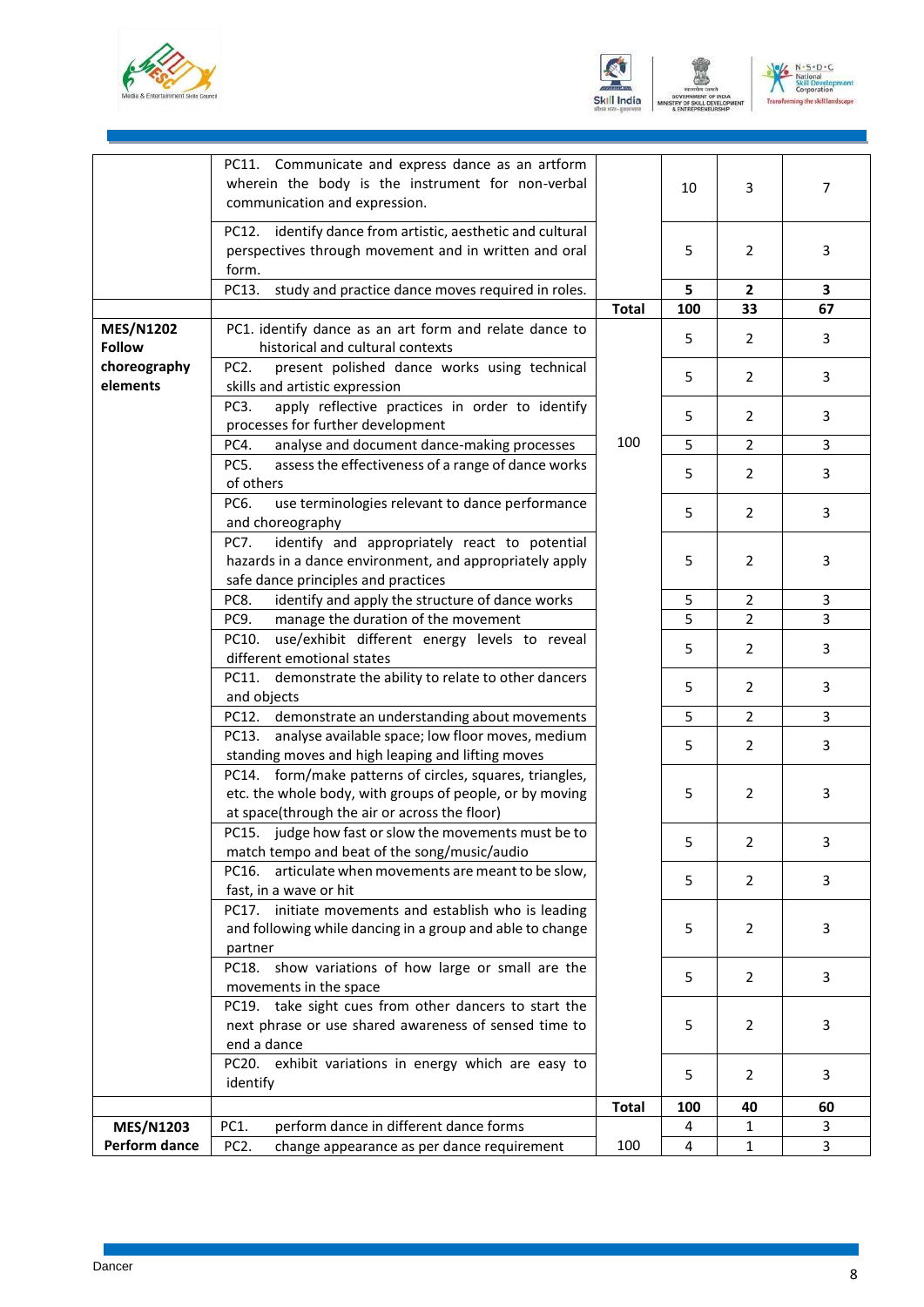





3

3

3

3

3

2

2

2

2

2

2

2

2

2

2

2

2

3

3

3

3

3

3

3

| demonstrate appropriate skeletal alignment,<br>PC3.<br>body-part articulation, strength, flexibility, agility and<br>coordination.                                                         | 4 | $\mathbf{1}$ |  |
|--------------------------------------------------------------------------------------------------------------------------------------------------------------------------------------------|---|--------------|--|
| PC4.<br>harmonize body movements to rhythm of musical<br>accompaniment.                                                                                                                    | 4 | $\mathbf{1}$ |  |
| perform classical, modern, or acrobatic dances in<br>PC5.<br>productions, expressing stories, rhythm, and sound with<br>their bodies.                                                      | 4 | $\mathbf{1}$ |  |
| PC6.<br>collaborate with choreographers to refine or<br>modify dance steps.                                                                                                                | 4 | $\mathbf{1}$ |  |
| coordinate dancing with that of partners or dance<br>PC7.<br>ensembles                                                                                                                     | 4 | $\mathbf{1}$ |  |
| attend costume fittings, photography sessions,<br>PC8.<br>and makeup calls associated with dance performances.                                                                             | 3 | $\mathbf{1}$ |  |
| develop<br>self-understanding<br>PC9.<br>of<br>physical<br>capabilities and limitations, and choose dance styles<br>accordingly.                                                           | 3 | $\mathbf{1}$ |  |
| deal with flexibility of body, mental, emotional<br>PC10.<br>status and how to deal with stress, long rehearsals.                                                                          | 3 | $\mathbf{1}$ |  |
| PC11. differentiate between rhythm, tempo, melody<br>and timing.                                                                                                                           | 3 | $\mathbf{1}$ |  |
| PC12. realize different time signatures (or meters), and<br>how that will affect the dance.                                                                                                | 3 | $\mathbf{1}$ |  |
| PC13. demonstrate the characters in the song, concept,<br>dance style.                                                                                                                     | 3 | $\mathbf{1}$ |  |
| PC14. follow movements of the choreographer                                                                                                                                                | 3 | $\mathbf{1}$ |  |
| attitude,<br>PC15.<br>express<br>body<br>language,<br>style,<br>performance capability, timing, etc.                                                                                       | 3 | $\mathbf{1}$ |  |
| display the mood and tempo of the song<br>PC16.<br>throughout and in multiple takes                                                                                                        | 3 | $\mathbf{1}$ |  |
| PC17. follow the movement, phrases, transitions and<br>sequences designed by the choreographer.                                                                                            | 3 | $\mathbf{1}$ |  |
| PC18. follow the emotions the choreographer is trying<br>to express.                                                                                                                       | 3 | $\mathbf{1}$ |  |
| PC19. analyze the concept of scene, shots, takes and<br>continuity.                                                                                                                        | 3 | $\mathbf{1}$ |  |
| dance according to the beat and maintain it<br>PC20.<br>consistently throughout the dance or takes.                                                                                        | 4 | $\mathbf{1}$ |  |
| follow the style composed by the choreographers<br>PC21.<br>for a particular song                                                                                                          | 4 | $\mathbf{1}$ |  |
| PC22. follow the positions and placements to create                                                                                                                                        | 4 | 1            |  |
| formations.<br>PC23. perform in coordination with the patterns, change<br>the patterns speed, reverse the pattern, communicating<br>and notating movements of other dancers with patterns. | 4 | 1            |  |
| PC24. align the context-the situation, the scene, the<br>conditions, and background within which he/she is<br>performing.                                                                  | 4 | 1            |  |
| perform by maintaining uniformity and in sync<br>PC25.<br>with co-dancers                                                                                                                  | 4 | $\mathbf{1}$ |  |
| different<br>PC26.<br>dance<br>under<br>climatic<br>conditions,<br>locations<br>the<br>requirements<br>of<br>as<br>the<br>or<br>per                                                        | 4 | $\mathbf{1}$ |  |
|                                                                                                                                                                                            |   |              |  |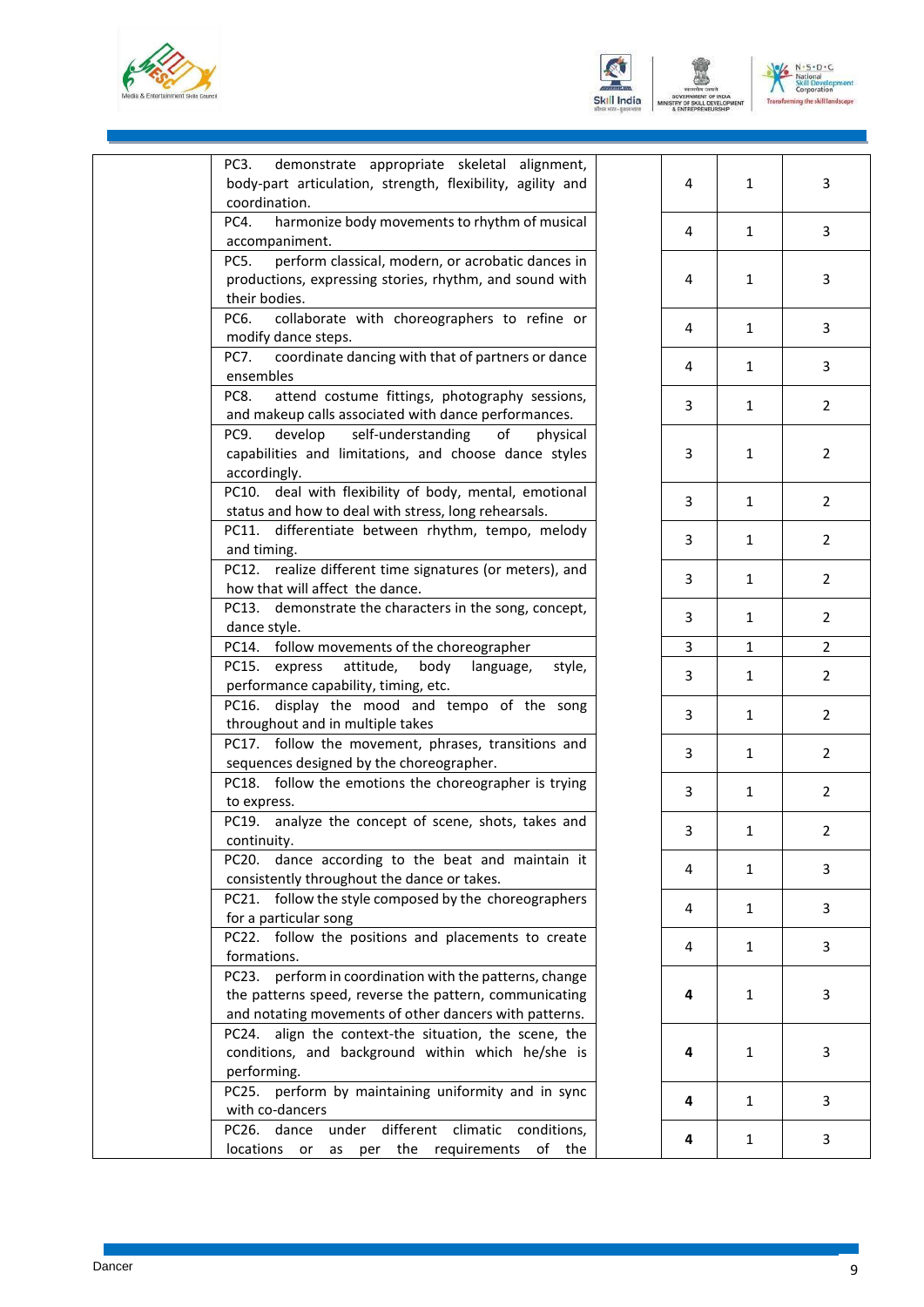





|                  | choreographed sequence, as long as it doesn't physically            |              |     |                |    |
|------------------|---------------------------------------------------------------------|--------------|-----|----------------|----|
|                  | harm the dancer                                                     |              |     |                |    |
|                  | PC27. accept spot improvisation and<br>adapt<br>it                  |              | 4   | $\mathbf{1}$   | 3  |
|                  | accordingly.                                                        |              |     |                |    |
|                  | PC28. adopt the theme of the performance and choose                 |              | 4   | 1              | 3  |
|                  | the costume accordingly.                                            |              |     |                |    |
|                  |                                                                     | <b>Total</b> | 100 | 28             | 72 |
| <b>MES/N0107</b> | PC1.<br>prepare portfolio, recording, show reel, etc.,              |              | 8   | $\overline{2}$ | 6  |
| Develop and      | PC <sub>2</sub> .<br>choose best headshots and performance shots to |              |     |                |    |
| maintain         | showcase                                                            |              | 8   | 2              | 6  |
| portfolio        | create unique portfolio which speaks to a range of<br>PC3.          |              |     |                |    |
|                  | audiences                                                           |              | 8   | 2              | 6  |
|                  | PC4.<br>apply social media network like YouTube /                   |              |     |                |    |
|                  | LinkedIn for promotional purposes                                   |              | 8   | 2              | 6  |
|                  | promote themselves through networking<br>PC5.                       |              | 8   | 2              | 6  |
|                  | PC6.<br>approach associations for becoming a member                 |              | 8   | 2              | 6  |
|                  | approach clients (producers / casting directors /<br>PC7.           |              |     |                |    |
|                  | dance director etc.) in a professional manner                       |              | 8   | $\overline{2}$ | 6  |
|                  | PC8.<br>be on time and in suggested dress for audition /            |              |     |                |    |
|                  | presentation                                                        |              | 8   | $\overline{2}$ | 6  |
|                  | cold-read<br>PC9.<br>ready<br>to<br>be<br>as<br>project<br>per      |              |     |                |    |
|                  | requirement(s) in line with the expertise                           |              | 8   | $\overline{2}$ | 6  |
|                  | be ready for presentation /screen test, voice test<br>PC10.         |              |     |                |    |
|                  | etc., wherever required during audition/interviewing                |              | 8   | 2              | 6  |
|                  |                                                                     |              |     |                |    |
|                  | negotiate for remuneration of contract / work<br>PC11.              |              |     |                |    |
|                  | order aligned with the assignments                                  |              | 6   | $\overline{2}$ | 4  |
|                  |                                                                     |              |     |                |    |
|                  | PC12.<br>recognize common components of an assignment               |              | 8   | 2              | 6  |
|                  | contract including term and duration of project                     |              |     |                |    |
|                  | collaborate with others to determine technical<br>PC13.             |              |     |                |    |
|                  | details of production                                               |              | 6   | 2              | 4  |
|                  |                                                                     |              |     | 26             | 74 |
|                  |                                                                     | <b>Total</b> | 100 |                |    |
| <b>MES/N0104</b> | PC1. maintain one's posture and position to minimize                |              |     |                |    |
| <b>Maintain</b>  | fatigue and the risk of injury                                      |              | 10  | 5              | 5  |
| workplace        | PC2. maintain first aid kit and keep oneself updated on             |              |     |                |    |
| health and       | the first aid procedures                                            |              | 10  | 5              | 5  |
| safety           | PC3. identify and document potential risks like siting              |              |     |                |    |
|                  | postures while using computer, eye fatigues and other               |              | 5   | $\overline{2}$ | 3  |
|                  | hazards in the workplace                                            |              |     |                |    |
|                  | PC4. accurately maintain accident reports                           |              |     |                | 3  |
|                  |                                                                     |              | 5   | $\overline{2}$ |    |
|                  | PC5report health and safety risks/ hazards to concerned             | 100          |     |                | 5  |
|                  | personnel                                                           |              | 10  | 5              |    |
|                  | PC6. participate in organization health and safety                  |              |     |                |    |
|                  | knowledge sessions and drills                                       |              |     |                | 5  |
|                  |                                                                     |              | 10  | 5              |    |
|                  | PC7. identify the people responsible for health and safety          |              |     |                |    |
|                  | in the workplace, including those to contact in case of an          |              | 10  | 5              | 5  |
|                  | emergency                                                           |              |     |                |    |
|                  | PC8. identify security signals e.g. fire alarms and places          |              |     |                |    |
|                  | such as staircases, fire warden stations, first aid and             |              | 10  | 5              | 5  |
|                  | medical rooms                                                       |              |     |                |    |